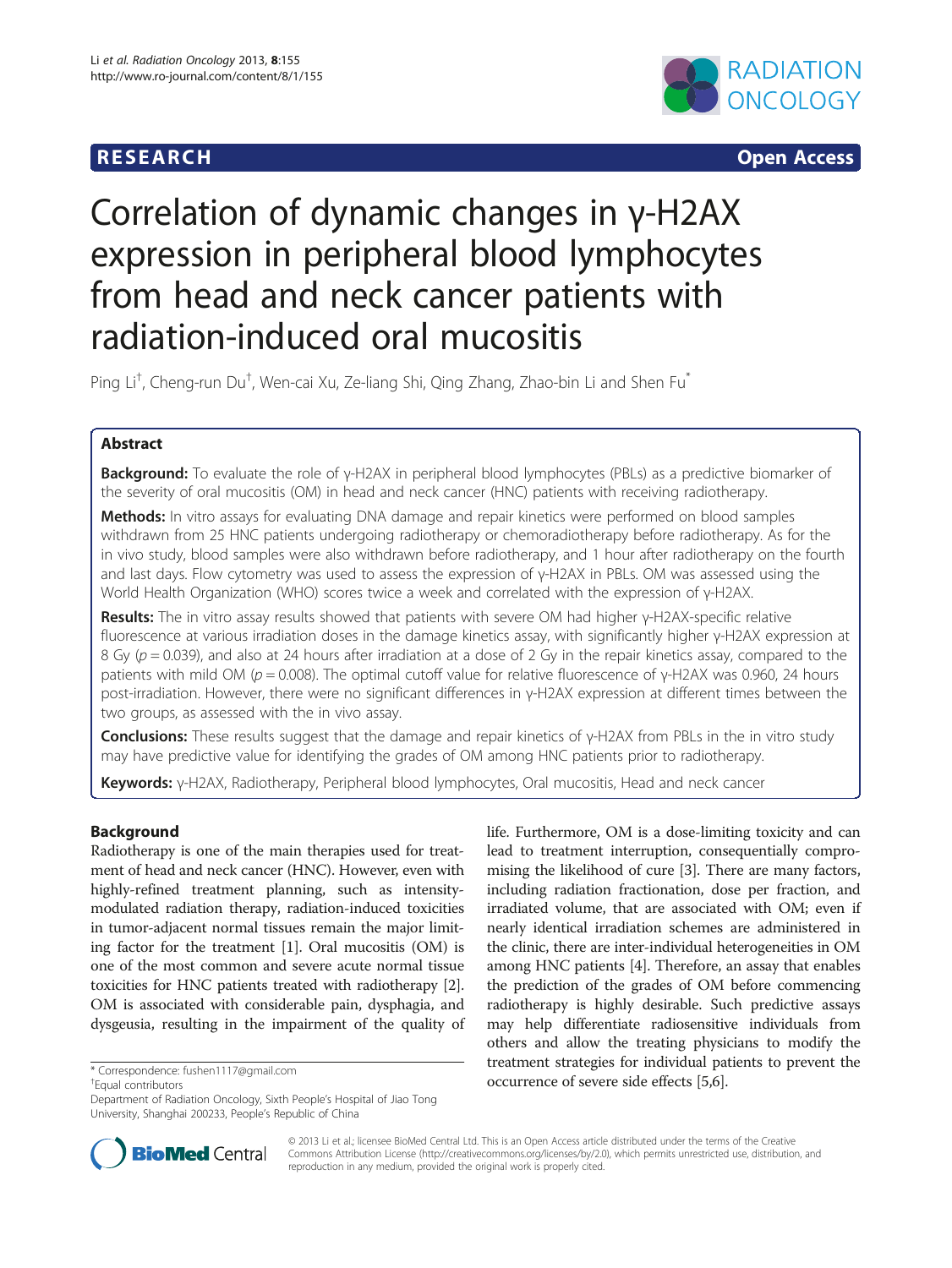The extent of radiation-induced DNA damage and its repair have been considered to be the most relevant indicators of irradiation-associated toxicity to normal tissue [[7\]](#page-6-0). A key factor in the repair process of damaged DNA is the histone protein H2AX, which is rapidly phosphorylated at sites of DNA double strand breaks (DSBs) and can be visualized using immunofluorescence within a few minutes of exposure of cells to DNAdamaging agents [[8\]](#page-6-0). Therefore, H2AX levels have been used to quantitate the ability of cells to damage and repair DNA after irradiation [\[9](#page-6-0)]. The correlation of γ-H2AX with DNA damage in peripheral blood lymphocytes (PBLs), blood mononuclear cells, skin, or other human tissues has been observed [\[10\]](#page-6-0). However, studies of the association between the expression of γ-H2AX and the risk of normal tissue toxicities have not yielded conclusive results [\[11,12\]](#page-6-0). A study by Rube et al. [\[13\]](#page-6-0) indicated that γ-H2AX of lymphocytes from children with solid tumors could be used to identify DSB-repair deficiencies in patients who developed severe toxicities to normal tissue after chemo/radiotherapy. Another study [[14](#page-6-0)] also identified patients who experienced severe atypical toxicities following radiotherapy based on γ-H2AX expression analysis. However, no correlation was found by Werbrouck et al. [[15](#page-6-0)] between the kinetics of the appearance of  $\gamma$ -H2AX foci and the severity of acute normal tissue reactions.

In this study, we measured the expression of γ-H2AX using flow cytometry in PBLs using both in vitro and in vivo assays, and investigated the pattern and kinetics of the appearance of γ-H2AX foci as predictive markers for the severity of OM in HNC patients treated with radiotherapy.

#### Methods

#### Patients and clinical conditions

Between November 2011 to June 2012, 31 patients with HNC treated at the Sixth People's Hospital of Jiao Tong University were considered for enrollment in this study. The study was approved by the local ethics committee, and all patients provided written informed consent. Four patients were excluded from the study due to treatment interruptions. Two patients, who received X-ray examination or scintigraphy within 48 hours before collection of the first blood samples, were also excluded. The patients were irradiated with a 6MV X-ray linear accelerator (Artiste™ Solutions; Siemens, Germany). The mean dose of radiation was  $(66.2 \pm 8.1)$  Gy, at 2 Gy per day administered 5 days per week. During radiotherapy, all patients received basic oral care.

#### Assessment of OM

OM assessments were performed by a specially-trained radiation oncologist twice a week. Evaluation of OM was based on the World Health Organization (WHO)

classification  $(1 =$  soreness and erythema;  $2 =$  ulcers, can eat solids;  $3 =$  ulcers, requires liquid diet;  $4 =$  ulcers, can not tolerate solid or liquid diet). The maximum toxicity score was used for this study. The dose-volume histogram (DVH) of oral mucosa was extracted for each patient. The entirety of the pharyngeal constrictor and oral cavity, which is considered to play an important role in the development of acute OM, was considered as "mucosa". Contours of the oral cavity and the muscular structures of the swallowing were assessed based on previous reports [\[16,17](#page-7-0)].

#### Isolation of PBLs

A 10-mL sample of peripheral venous blood was withdrawn from patients and placed into EDTA vacutainers. PBLs were isolated using lymphoprep™ (AXIS-SHIELD PoC AS, Oslo, Norway) according to the manufacturer's instructions. Briefly, whole blood was diluted with an equal volume of phosphate-buffered saline (PBS), then the 20-mL of diluted blood samples were carefully layered onto 10 mL of lymphoprep™ and centrifuged at 800  $\times$  g for 20 minutes. Then, lymphocytes from the interphase were isolated and incubated at 37°C in a humidified atmosphere containing 5%  $CO<sub>2</sub>$ .

For the in vivo assay, blood samples were obtained from patients before radiotherapy (T0), 1 hour after the fourth fraction of radiotherapy (T1), and after the last fraction of radiotherapy (T2).

Blood samples obtained before radiotherapy were used for the in vitro assay. The lymphocytes were separated and divided for different experiments. For the damage kinetics assay, lymphocytes were irradiated at doses of 0, 2, 4, 6, and 8 Gy; for the repair kinetics assay, the cells was irradiated at a dose of 2 Gy and γ-H2AX expression was examined at 0, 0.5, 4, and 24 h post-irradiation.

#### γ-H2AX expression assay

The lymphocytes were fixed in 4% paraformaldehyde for 10 min and permeabilized in a 0.1% solution of Triton X-100 in PBS for 10 min. Subsequent detection of γ-H2AX expression was performed after blocking in 5% fetal bovine serum (FBS) for 30 min at room temperature, using a 1:1000 dilution of the flourescein isothiocyanate (FITC)-labeled mouse monoclonal antibody against γ-H2AX (Millipore). Following incubation with the primary antibody for 2 hours, the lymphocytes were analyzed by fluorescence-activated cell sorting (FACS) using flow cytometry and the Kaluza software package (Beckman Coulter). The fluorescence intensity in the cells post-irradiation was compared to that in untreated control cells to provide a measure of the relative fluorescence.

#### Statistical analysis

Statistical analysis was performed using SPSS 13.0 software. The effect of gender, treatment regimen, tumor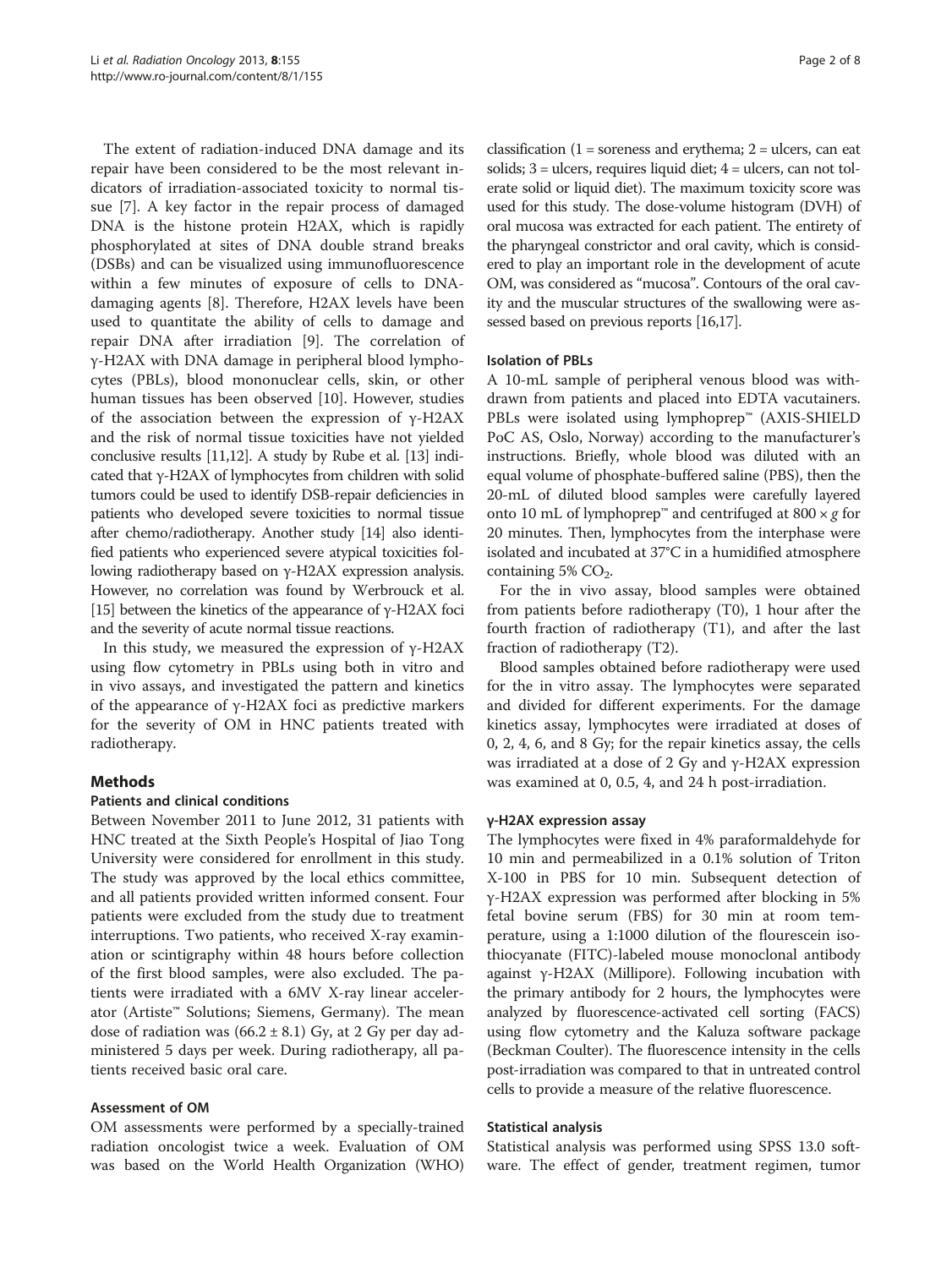staging, and tumor types on OM was evaluated using the  $\chi^2$ -square test; the independent t- test was used for analysis of continuous data. The relationship between the irradiation dose and relative fluorescence of γ-H2AX in PBLs was examined by linear regression analysis. Differences were considered significant when the p-value was less than 0.05. Receiver Operating Characteristic (ROC) analysis was performed and the cutoff value was determined based on the Youden index [\[18\]](#page-7-0), and the corresponding sensitivity, specificity, and positive and negative predictive values were calculated.

#### Results

#### Clinical characteristics

The clinical characteristics of the patients are shown in Table 1. There were no differences in the clinical parameters between the mild and severe OM groups. Of the 25 patients, 15 patients had mild OM and were classified as grade 1–2, while 10 patients had severe OM and were classified as grade 3–4. The percentages for patients experiencing grade 1, 2, 3, and 4 OM were 12.0%, 48.0%, 32.0%, and 8.0%, respectively.

#### Table 1 Clinical characteristics of the patients

|                                   | WHO mucostis grade |             | p     |
|-----------------------------------|--------------------|-------------|-------|
|                                   | Grade 1-2          | Grade 3-4   | value |
|                                   | n (%)              | n(%)        |       |
| Age                               |                    |             |       |
| Mean                              | 51.1               | 46.2        | 0.328 |
| Range                             | 28-80              | $32 - 67$   |       |
| Gender                            |                    |             |       |
| Male                              | 8 (53.3%)          | $6(60.0\%)$ | 1.000 |
| Female                            | 7 (46.7%)          | 4 (40.0%)   |       |
| <b>Treatment regime</b>           |                    |             |       |
| Radiotherapy                      | 5 (33.3%)          | $2(20.0\%)$ | 0.659 |
| Chemoradiotherapy                 | 10 (66.7%)         | 8 (80.0%)   |       |
| <b>Tumor staging</b>              |                    |             |       |
| T1                                | 1 (13.3%)          | 1 (10.0%)   | 0.737 |
| T <sub>2</sub>                    | 5 (33.3%)          | 5 (50.0%)   |       |
| T <sub>3</sub>                    | 3 (20.0%)          | $3(30.0\%)$ |       |
| T4                                | 2 (13.3%)          | 1 (10.0%)   |       |
| Tx                                | 4 (20.0%)          | $0(0.0\%)$  |       |
| <b>Tumor types</b>                |                    |             |       |
| Nasopharyngeal carcinoma          | $9(60.0\%)$        | 10 (100%)   | 0.330 |
| <b>Nasal cavity NHL</b>           | 2(13.3%)           | $0(0.0\%)$  |       |
| Nasal cavity carcinoma            | 2(13.3%)           | $0(0.0\%)$  |       |
| Parotid gland carcinoma           | 1(6.7%)            | $0(0.0\%)$  |       |
| External auditory canal carcinoma | 1(6.7%)            | $0(0.0\%)$  |       |

#### Relationship between the dose-distribution parameters of oral mucosa and OM

The correlation between the grades of radiation-induced OM and DVH data were analyzed (Table 2). From the DVHs of oral mucosa, mean dose  $(D_{mean})$ , maximal dose  $(D_{\text{max}})$ , the percentage of mucosa in the contoured regions that received a dose equal to or higher than 15 Gy (V<sub>15</sub>), 30 Gy (V<sub>30</sub>), 40 Gy (V<sub>40</sub>), 50 Gy (V<sub>50</sub>), and 60 Gy  $(V_{60})$  were calculated. None of dose-distribution parameters of oral mucosa showed significant differences between patients with mild or severe OM ( $p > 0.05$ ).

#### Assessment of damage kinetics using γ-H2AX expression analysis in vitro

After irradiation of PBLs, the fluorescence of γ-H2AX increased with the irradiation dose (Figure [1\)](#page-3-0). There was a strong linear correlation between the relative fluorescence of γ-H2AX in PBLs and the irradiation dose in the patients with severe (r = 0.998;  $p = 0.000$ ) and mild (r = 0.976;  $p = 0.005$ ) OM. The relative fluorescence of γ-H2AX in patients with severe OM was higher than that in patients with mild OM at each irradiation dose, and was particularly high at the irradiation dose of 8 Gy ( $p = 0.039$ ).

#### Assessment of repair kinetics using in vitro γ-H2AX expression analysis

As shown in Figure [2,](#page-4-0) the relative fluorescence intensity reached the maximum level at about 0.5 h after irradiation and decreased thereafter. At 24 hours, the relative fluorescence returned to levels comparable to that of un-irradiated PBLs in mild OM patients (Figure [2a](#page-4-0)), but not in patients with severe OM, indicating a slower rate of DNA repair in patients with severe OM (Figure [2](#page-4-0)b). Furthermore, there was a significantly higher retention of fluorescence at 24 hours post-irradiation in PBLs from the severe OM group, compared to the residual fluorescence in the mild OM group ( $p = 0.008$ ) (Figure [2](#page-4-0)c), while no difference was observed at 0.5 and 4 hours postirradiation (Figure [2](#page-4-0)c). These results suggest that higher residual DNA damage is present in patients with severe OM 24 hours after irradiation.

|  | Table 2 dose-distribution parameters of oral mucosa |
|--|-----------------------------------------------------|
|--|-----------------------------------------------------|

|                  | <b>Patients with severe</b><br><b>Patients with mild</b><br>OM (Mean $\pm$ SD)<br>OM (Mean $\pm$ SD) |                      | p value |
|------------------|------------------------------------------------------------------------------------------------------|----------------------|---------|
| $D_{mean}$       | $(4102 \pm 1183)$ cGy                                                                                | $(4620 \pm 232)$ cGy | 0.119   |
| $D_{\text{max}}$ | $(6697 \pm 608)$ cGy                                                                                 | $(7082 \pm 293)$ cGy | 0.076   |
| V15              | $(90.85 \pm 21.97)\%$                                                                                | $(99.45 \pm 0.79)\%$ | 0.152   |
| Van              | $(74.57 \pm 26.74)\%$                                                                                | $(88.14 \pm 3.79)\%$ | 0.072   |
| $V_{40}$         | $(57.45 \pm 27.36)\%$                                                                                | $(69.48 \pm 7.05)\%$ | 0.123   |
| V <sub>so</sub>  | $(34.60 \pm 19.66)\%$                                                                                | $(39.45 \pm 9.28)\%$ | 0.417   |
| V <sub>60</sub>  | $(14.24 \pm 11.25)\%$                                                                                | $(17.43 \pm 6.88)\%$ | 0.433   |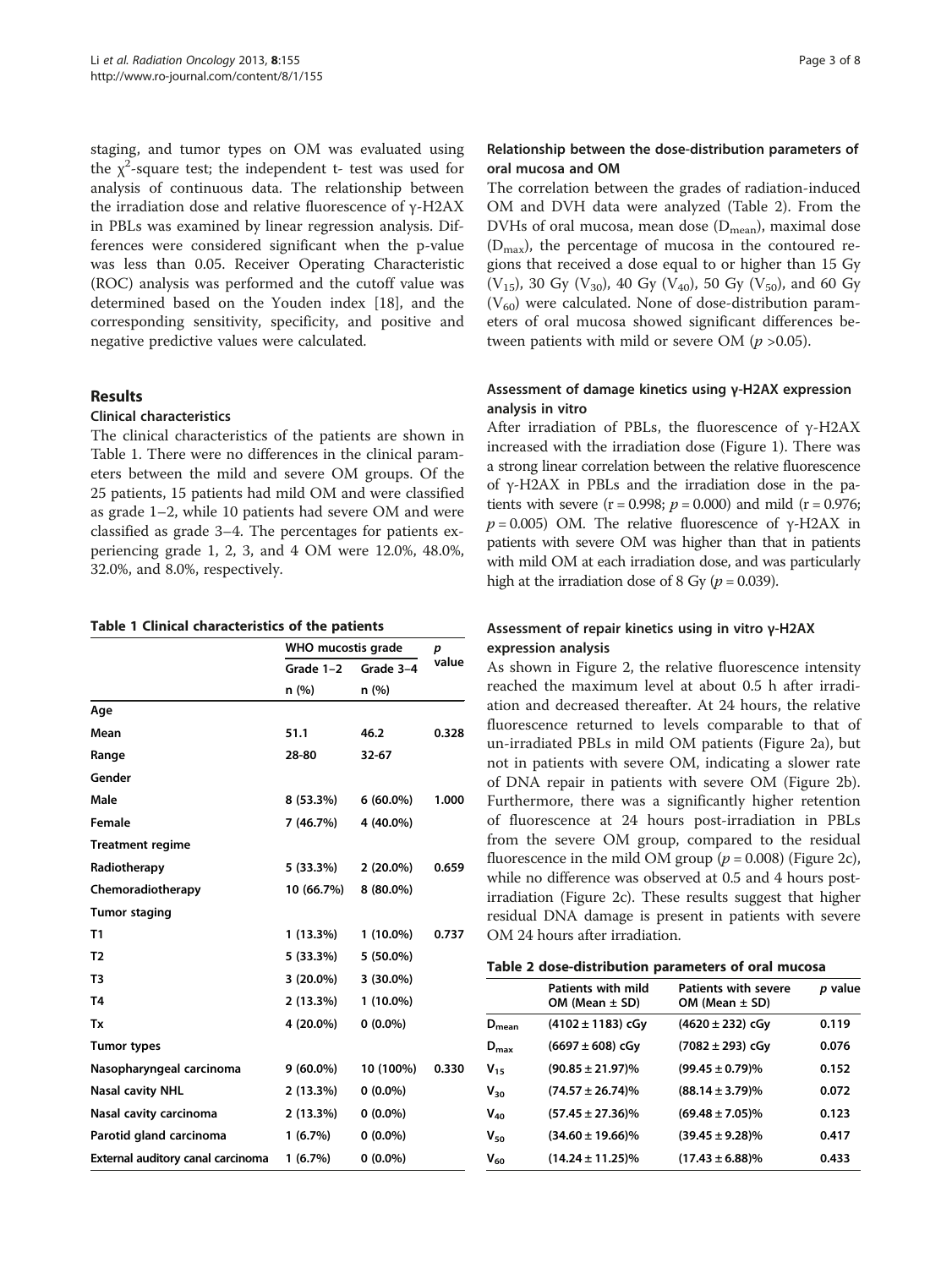<span id="page-3-0"></span>

Cutoff value of γ-H2AX fluorescence for prediction of OM To estimate the sensitivity and specificity of the relative fluorescence of γ-H2AX at 24 hours post-irradiation for prediction of OM during radiotherapy, ROC analysis was performed. The optimal cutoff value of residual γ-H2AX level 24 hours post-irradiation was determined from the ROC analysis (Figure [3\)](#page-5-0). When a relative fluorescence of 0.960 was used as the cutoff value, the sensitivity and specificity of the γ-H2AX fluorescence in predicting OM were 100% and 53.3%, respectively, and positive and negative predictive values were 62.5% and 100%, respectively. The area under the curve (AUC) was 0.800 (standard error [SE], 0.094; 95% confidence interval [CI],  $0.593-0.931$ ;  $p = 0.002$ ).

#### The dynamic change of γ-H2AX expression using the in vivo assay

To determine the correlation between the kinetic patterns of DNA damage and repair, as assessed using the γ-H2AX-specific fluorescence with the in vitro assay, and OM, the relative fluorescence of γ-H2AX was estimated in 15 patients with mild OM and 10 patients with severe OM at different time points during radiotherapy (Figure [4\)](#page-5-0). Higher γ-H2AX levels were observed at the later time points of radiotherapy ( $p \lt 0.05$ ), but the increase in γ-H2AX expression was not statistically different between the two groups of patients at the three time points during radiotherapy (Figure [4](#page-5-0),  $p$  <0.05).

#### **Discussion**

Development of severe radiation-induced OM during radiotherapy for patients with HNC results in treatment interruptions, hospitalization, and increased cost. Screening tests that can identify the patients at higher risk for developing severe OM would enable clinicians to individualize radiotherapy protocols.

The appearance of γ-H2AX foci in PBLs was found to be closely correlated with DNA DSBs after exposure to irradiation [\[6\]](#page-6-0), and more rapid loss of γ-H2AX foci in human cell lines has been correlated with improved repair of DNA DSBs [[10\]](#page-6-0). In the present study, flow cytometric analysis of γ-H2AX induction and removal was used to predict acute radiation-induced OM in HNC patients. The extent and kinetics of γ-H2AX expression levels were measured after in vitro irradiation of patient-derived PBLs, and the results of the in vitro assays were also compared with those of the in vivo analysis.

We found a strong linear correlation between the relative fluorescence of γ-H2AX in PBLs and irradiation dose in the patients with severe and mild OM, indicating that γ-H2AX might be useful as a biological marker of dosimetry after ionizing radiation exposure, which corroborates results in previous reports [[19,20](#page-7-0)]. On the other hand, our data showed that the dose per fractionation might be a key parameter that can be applied to estimate the role of the induction of γ-H2AX in predicting OM in HNC patients. In the present study, the induction of γ-H2AX by high-dose irradiation (8 Gy), but not other lower doses of irradiation (2, 4, or 6 Gy), was significantly different between the patients with severe and mild OM. These data suggest that the lack of support for a predictive role for γ-H2AX in OM reported previously may be due to the lower doses of irradiation used in prior study [[15](#page-6-0)]. Werbrouck et al. [\[15](#page-6-0)] measured the number of  $γ$ -H2AX foci in T-lymphocytes isolated from HNC patients after in vitro irradiation at 0.5 Gy and were unable to predict the development of acute normal tissue complications. An irradiation dose of 2 Gy was used in the study by Vasireddy et al. [\[21](#page-7-0)], which suggested that the formation of γ-H2AX foci was not significantly different between patients with severe and mild OM. Taken together, our data suggest that the patients with severe OM had higher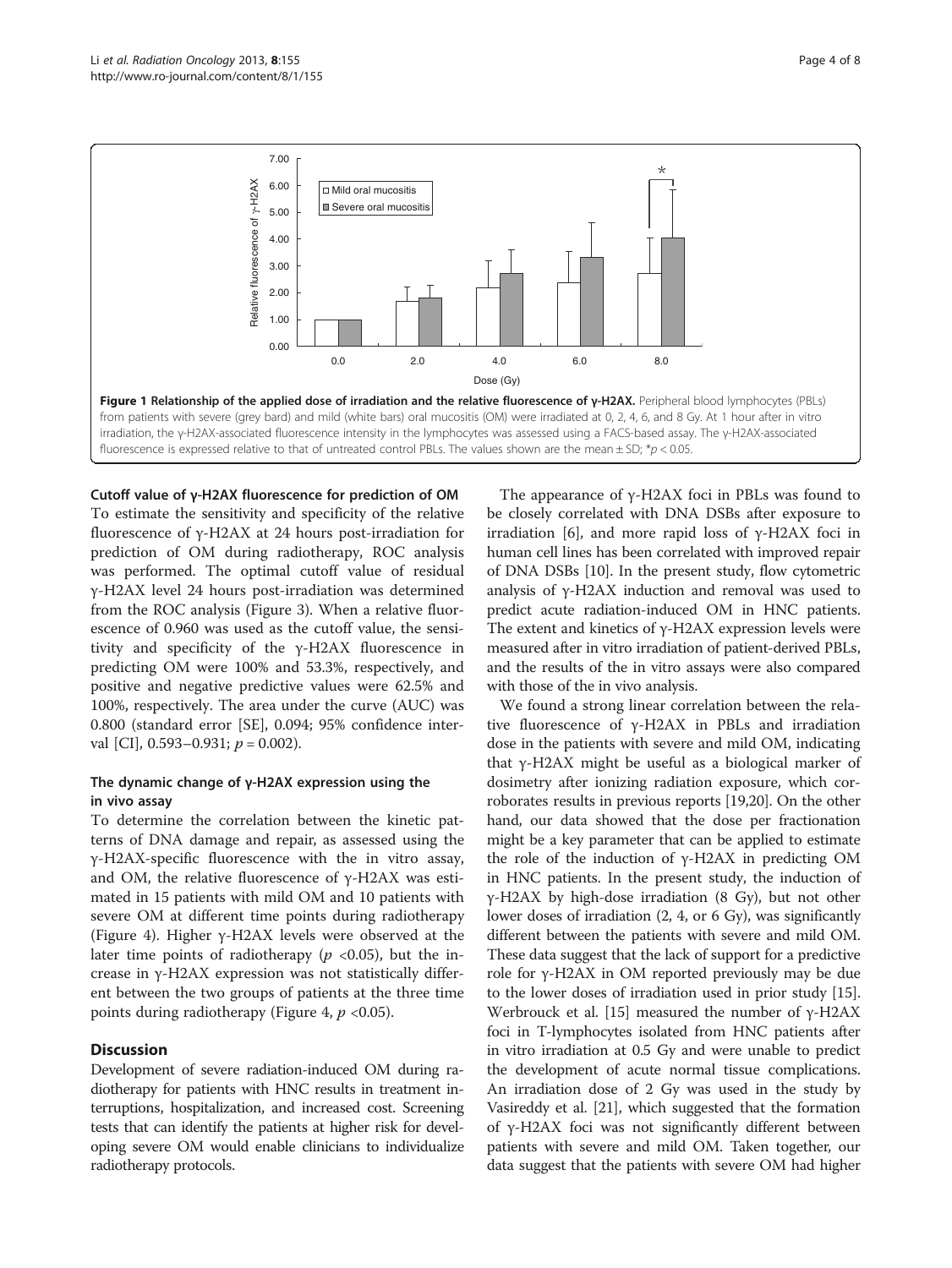radiosensitivity of normal tissue than those with mild OM, and the higher single dose might be necessary in in vitro assays to evaluate the correlation between γ-H2AX induction and OM in the clinical setting.

The results of the repair kinetics assay showed that lymphocytes had a higher residual level of fluorescence of γ-H2AX at 24 h, but not at earlier times  $( 0, 0.5,$  and  $4 h$ ), after irradiation with 2 Gy in patients with severe OM, compared with patients with mild OM. Our observations are consistent with those of other studies; Bourton et al. [[14](#page-6-0)] examined γ-H2AX induction and depletion in 12 patients with acute or late normal tissue toxicity using the same technique used in this study and found elevated levels of γ-H2AX fluorescence at 24 h post-irradiation in patients with severe toxicities, compared with those who had experienced little or no adverse reaction. Results from the study by Goutham et al. [[22](#page-7-0)] also suggested that lymphocytes from the patients before radiotherapy had a higher residual level of fluorescence of γ-H2AX at later times (24 h) after in vitro irradiation with 2 Gy, more so in patients who developed severe OM. These results indicate that patients with severe OM are more likely to exhibit DNA repair deficiencies. Therapy-related factors that may have an important bearing on the development of mucositis, such as the use of chemotherapy and the irradiation dose to the oral cavity, were not taken into account as confounding factors in these studies [[14](#page-6-0)[,22\]](#page-7-0). In the present study, the related parameters from DVH with respect to oral cavity and mucosa, including  $D_{\text{max}}$ ,  $D_{\text{mean}}$ , and  $V_{30}$ , were measured and found to be similar between

<span id="page-4-0"></span>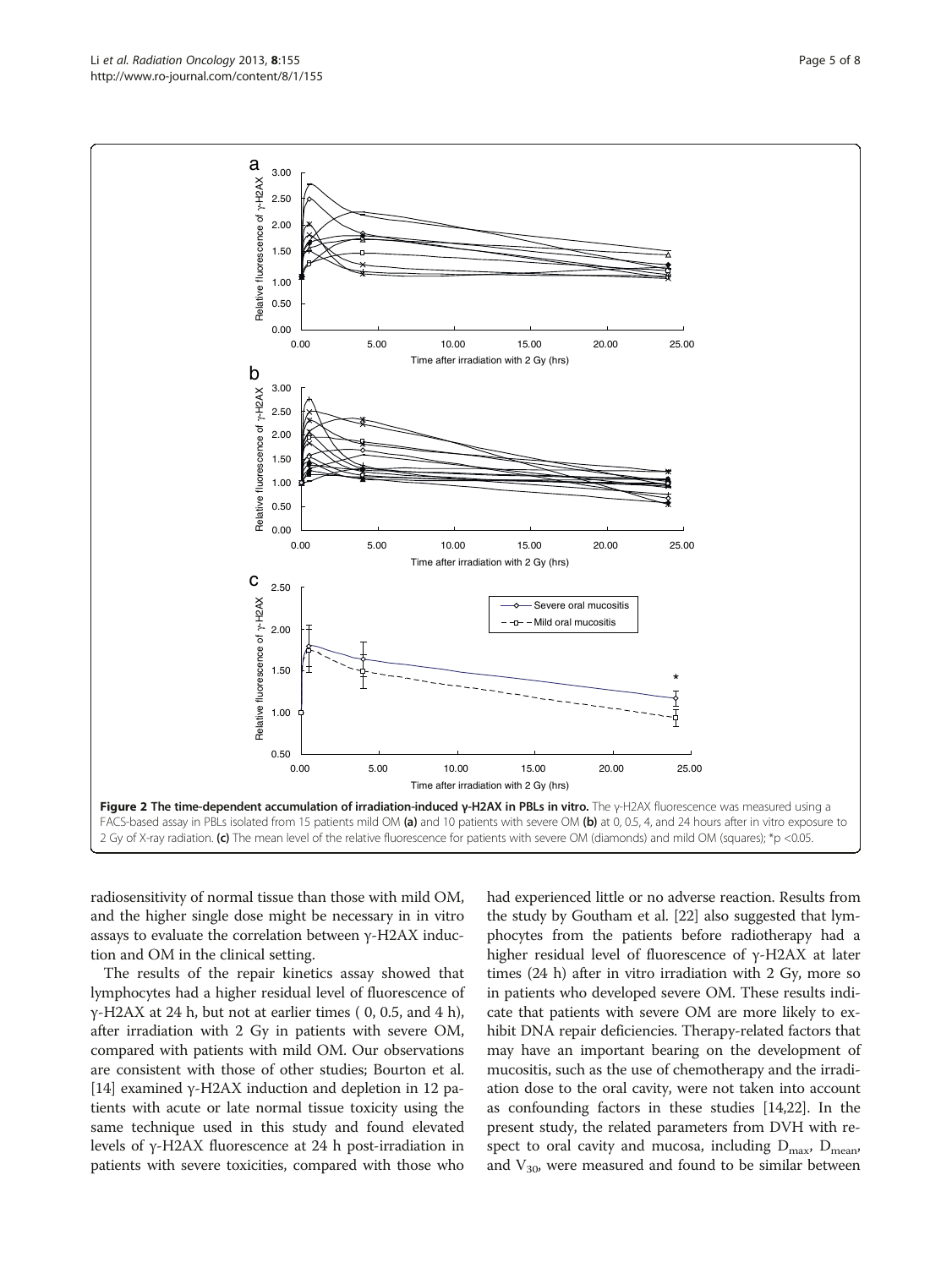<span id="page-5-0"></span>

the patients with severe and mild OM ( $p > 0.05$ ); therefore, the differences between the dose to and volume of the oral mucosa did not account for the differences between the patients with severe and mild OM. Moreover, despite the different proportion of the patients with severe (8/10) and mild (9/15) OM undergoing chemoradiotherapy, there were no differences in treatment regime between patients with mild and severe OM  $(p = 0.402)$ . Taken together,



these confounding factors (concurrent chemo, dose to, and volume of the oral mucosa) were eliminated. However, the absence of the influence of concurrent chemotherapy, dose to, and volume of the oral mucosa on OM in our study may be due to the small sample size, a limitation of this study. In our analyses, the level of γ-H2AXassociated fluorescence at 24 h post-irradiation was a major contributor to the differences in the severity of acute OM. Therefore, along with that of other reports, our data indicated that the patients with severe OM had a reduced capacity for DNA repair.

ROC analysis was further used to confirm the predictive value of γ-H2AX expression, and the relative fluorescence intensity of γ-H2AX (0.965) at 24 h post-irradiation was the optimal cutoff value, with an AUC value close to 0.8 and sensitivity, specificity, and positive and negative predictive values being 100%, 53.8%, 62.5%, and 100%, respectively. These data indicate that the H2AX expressionbased method used for predicting OM had fair coverage of the whole cohort and that HNC patients with relative fluorescence intensities <0.96 after in vitro irradiation would be highly likely to experience mild mucositis. The relatively lower value for the specificity and positive predictive value with the γ-H2AX expression-based approach may be a result of pharmaceutical modifiers and the lower irradiation doses applied to two of the patients (with nonhodgkin's lymphoma) in our study.

To our knowledge, there are no previous reports of clinical data focused on the detection and predictive role of γ-H2AX in radiotherapy-induced OM, using both in vivo and in vitro assays. Measurement of the accumulation of DNA damage with the γ-H2AX-based assay has been demonstrated to enable identification of minor impairments in the DSB-repair capacity, which could not be detected after single-dose irradiation in a preclinical murine model [\[23](#page-7-0)]. In our study, although higher levels of γ-H2AX were observed when the patients received a higher dose of irradiation, indicating that the γ-H2AX assay reflected the accumulation of incomplete repair of sublethal damage, the enhancements of γ-H2AX expression on the fourth and last days after fractionated irradiation were not statistically different between the patients with mild and severe OM. The lack of differences between the two groups should not be seen as a failing of the role of DNA damage accumulation, since there are many factors involved in the in vivo analysis of  $γ$ -H2AX expression, such as the mixture of irradiated and nonirradiated blood lymphocytes in the blood samples, which may confound the analysis. Other complicating factors include the continuous exchange of lymphocytes between blood and tissues and elimination of highly damaged lymphocytes from blood [[24](#page-7-0)]. Our results prove that the detection of γ-H2AX accumulation induced by irradiation can be used to predict the incidence and severity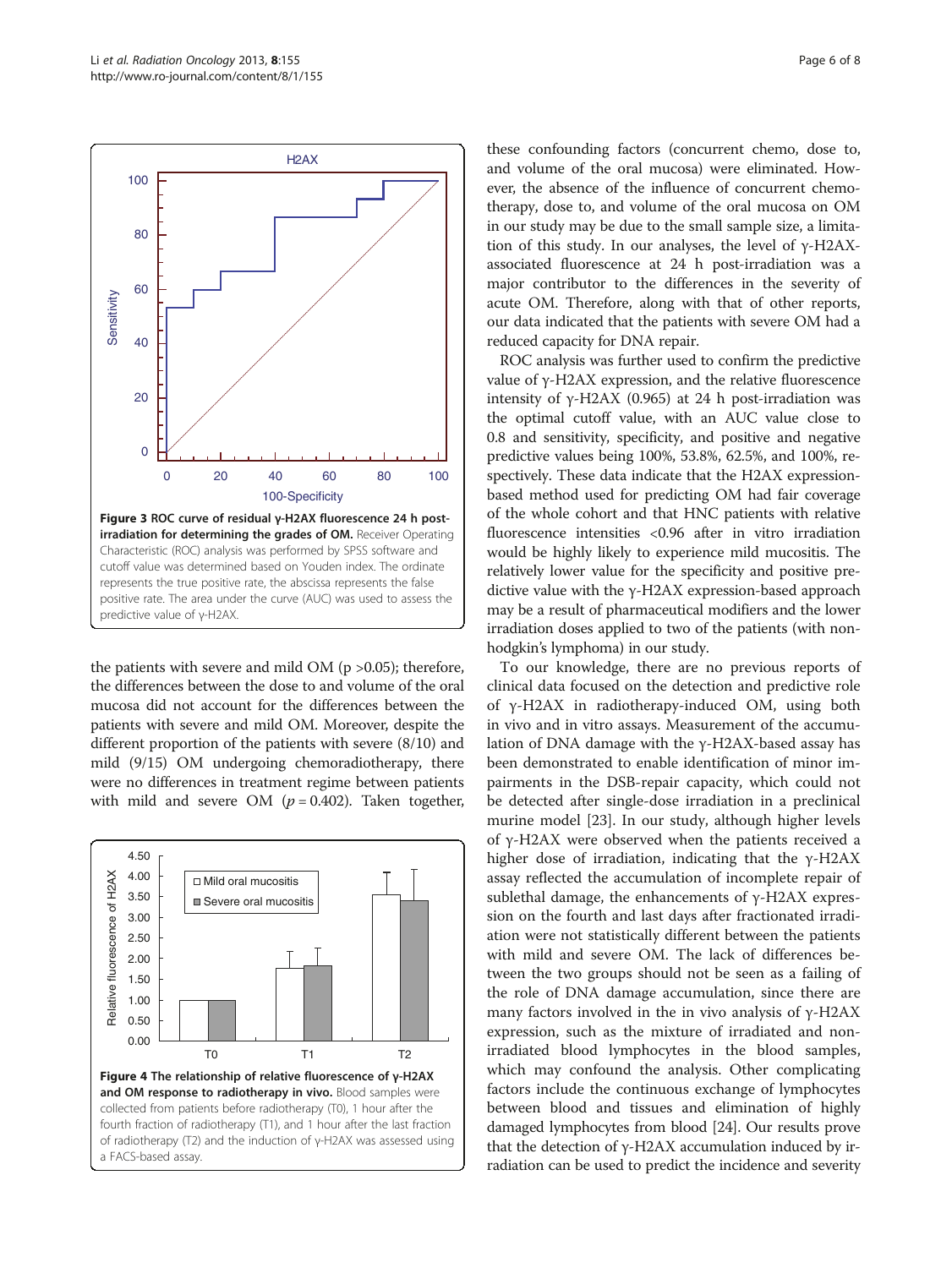<span id="page-6-0"></span>of normal tissue toxicities like OM. We propose that the in vitro analysis needs to be performed before radiotherapy with higher doses and over a longer observation period. In conclusion, our data support the further development of the H2AX-based method as a rapid and convenient to identify patients with higher risk of developing severe OM during radiotherapy.

Although we have observed a correlation between γ-H2AX induction and the grade of OM prior to radiotherapy, other studies have not demonstrated such a relationship [15,[25](#page-7-0)]. The discrepancies in results among studies may be primarily due to technical differences in the methodologies implemented, the endpoints, and different clinicopathological characteristics of the study populations. Immunoflurorescence-based microscopic analysis of γ-H2AX is one of the methods for detection of DNA damage after irradiation. However, manual counting used in such microscopic analysis may be less accurate, especially in samples with a greater number of foci, which overlap or coalescence, such as those observed at dose ranges >2 Gy [[26](#page-7-0)]. Flow cytometry is an objective and rapid method for the detection of γ-H2AX signal intensity [14]. These qualities make flow cytometry more attractive for use in the detection and quantification of γ-H2AX intensity in clinical samples.

In addition to the application of γ-H2AX-based approaches for the prediction of acute normal tissue damage, some authors also investigated the role of the γ-H2AX in the prediction of late normal tissue toxicities. However, those studies failed to demonstrate a relationship between the number or intensity of  $γ$ -H2AX foci and late radiation sensitivity [\[27,28](#page-7-0)]. The lack of correlation may be explained by the fact that other factors, in addition to DNA repair mechanisms, such as fibrotic and inflammatory processes, play an important role in the induction of late adverse effects.

#### Conclusion

In conclusion, our data demonstrate that the H2AX-based method is suitable for application in a clinical setting. Flow cytometric analysis of  $γ$ -H2AX fluorescence allowed assessment of DNA damage and DSB repair capacity in individual HNC patients after irradiation. The dynamic changes in γ-H2AX fluorescence were evident at higher doses of irradiation and over longer periods of time after in vitro irradiation. However, the limited number of patients is a significant limitation of our study, and these observation need to be extended and confirmed in a larger cohort to thoroughly address the utility of the H2AX expression-based approach in predicting the severity of OM in HNC patients undergoing radiotherapy.

#### Abbreviations

OM: Oral mucositis; HNC: Head and neck cancer; DSBs: DNA double strand breads; PBL: Peripheral blood lymphocytes; DVH: Dose-volume histogram;

PBS: Phosphate-buffered saline; ROC: Receiver Operating Characteristic; AUC: The area under the curve.

#### Competing interests

The authors declare that they have no competing interests in this study.

#### Authors' contributions

PL and SF designed the study. PL, CD, QZ and ZL aided in data collection. PL and CD performed the statistical analysis and draft the manuscript. WX, PL and ZS performed the γ-H2AX analysis. All authors read and approved the final manuscript.

#### Acknowledgements

This article is funded by the research grant (YG2012ZD02, 12JC1407400) from Shanghai Jiaotong University and the Science and Technology Commission of Shanghai, China and the grant (81272506, 61227017) from National Natural Science Foundation of China.

#### Received: 18 March 2013 Accepted: 23 June 2013 Published: 26 June 2013

#### References

- 1. Cox JD, Stetz J, Pajak TF: Toxicity criteria of the Radiation Therapy Oncology Group (RTOG) and the European Organization for Research and Treatment of Cancer (EORTC). Int J Radiat Oncol Biol Phys 1995, 31:1341–1346.
- 2. Giro C, Berger B, Bölke E, Ciernik IF, Duprez F, Locati L, Maillard S, Ozsahin M, Pfeffer R, Robertson AG, Langendijk JA, Budach W: High rate of severe radiation dermatitis during radiation therapy with concurrent cetuximab in head and neck cancer: Results of a survey in EORTC institutes. Radiother Oncol 2009, 90:166–171.
- 3. Rosenthal DI: Consequences of mucositis-induced treatment breaks and dose reductions on head and neck cancer treatment outcomes. J Support Oncol 2007, 5:23–31.
- 4. Tucker SL, Geara FB, Peters LJ, Brock WA: How much could the radiotherapy dose be altered for individual patients based on a predictive assay of normal tissue radiosensitivity? Radiother Oncol 1996, 38:103–113.
- 5. Begg AC: Can the severity of normal tissue damage after radiation therapy be predicted? PLoS Med 2006, 3:e440.
- 6. Bentzen SM: Preventing or reducing late side effects of radiation therapy: radiobiology meets molecular pathology. Nat Rev Cancer 2006, 6:702–713.
- 7. Kühne M, Riballo E, Rief N, Rothkamm K, Jeggo PA, Löbrich M: A doublestrand break repair defect in ATM-deficient cells contributes to radiosensitivity. Cancer Res 2004, 64:500–508.
- 8. Kuo LJ, Yang LX: Gamma-H2AX a novel biomarker for DNA doublestrand breaks. In Vivo 2008, 22:305–309.
- 9. Rübe CE, Grudzenski S, Kühne M, Dong X, Rief N, Löbrich M, Rübe C: DNA double-strand break repair of blood lymphocytes and normal tissues analysed in a preclinical mouse model: implications for radiosensitivity testing. Clin Cancer Res 2008, 14:6546–6555.
- 10. Redon CE, Dickey JS, Bonner WM, Sedelnikova OA: γ-H2AX as a biomarker of DNA damage induced by ionizing radiation in human peripheral blood lymphocytes and artificial skin. Adv Space Res 2009, 43:1171–1178.
- 11. Olive PL, Banáth JP: Phosphorylation of histone H2AX as a measure of radiosensitivity. Int J Radiat Oncol Biol Phys 2004, 58:331–335.
- 12. Fleckenstein J, Kuhne M, Seegmuller K, Derschang S, Melchior P, Graber S, Fricke A, Rube CE, Rube C: The impact of individual in vivo repair of DNA double-strand breaks on oral mucositis in adjuvant radiotherapy of head-and-neck cancer. Int J Radiat Oncol Biol Phys 2011, 81:1465-1472.
- 13. Rübe CE, Fricke A, Schneider R, Simon K, Kühne M, Fleckenstein J, Gräber S, Graf N, Rübe C: DNA repair alterations in children with pediatric malignancies: novel opportunities to identify patients at risk for high-grade toxicities. Int J Radiat Oncol Biol Phys 2010, 78(2):359-369.
- 14. Bourton EC, Plowman PN, Smith D, Arlett CF, Parris CN: Prolonged expression of the gamma-H2AX DNA repair biomarker correlates with excess acute and chronic toxicity from radiotherapy treatment. Int J Cancer 2011, 129:2928–2934.
- 15. Werbrouck J, Duprez F, De Neve W, Thierens H: Lack of a correlation between γH2AX foci kinetics in lymphocytes and the severity of acute